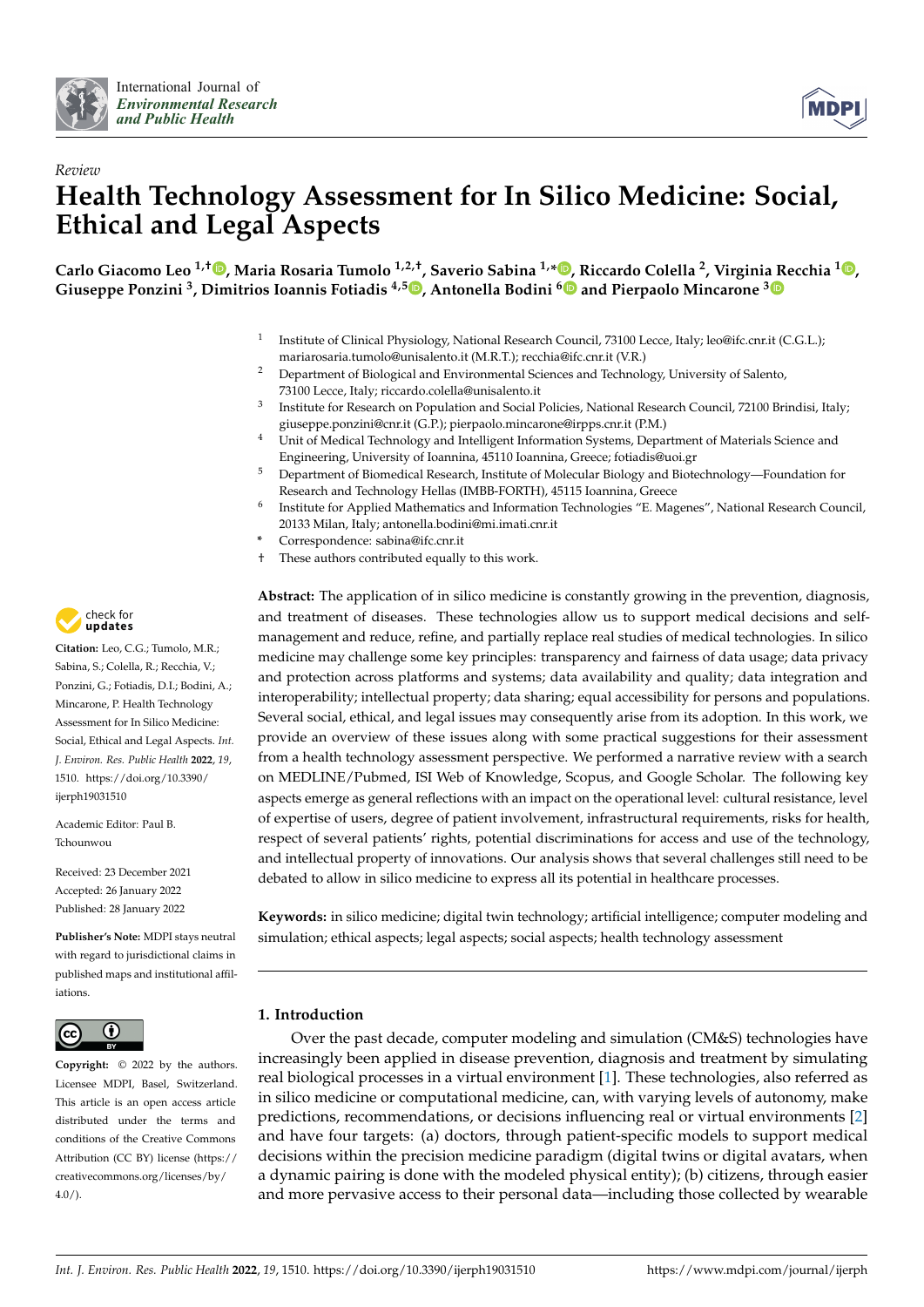and environmental sensors—and personalized health status forecasting, providing advice for self-management; (c) decision-makers, by modeling person-to-person interactions and factors affecting health at population level (e.g., to prevent and manage epidemics) within the precision public health paradigm; and (d) research organizations/companies, through modeling virtual patient populations applied to reduce, refine, and partially replace pre-clinical and clinical assessment of medical technologies [\[3](#page-10-2)[–5\]](#page-10-3). Two kinds of models can be used and also combined in hybrid solutions: (a) mechanistic models that incorporate scientific knowledge in biophysics, biochemistry, and physiology and are based on cause-effect relationships, and (b) phenomenological models that start from sufficiently numerous empirical observations and use statistics, system identification methods, or artificial intelligence (AI) to develop predictors without any causal assumption [\[6\]](#page-10-4). CM&S solutions can also be a combination of technologies. For example, digital twins can integrate modern technologies such as smart sensors (also as an application of the Internet of Things), data analytics, and AI to embed learning, intelligence, and autonomy [\[5](#page-10-3)[,7](#page-10-5)[,8\]](#page-10-6).

In silico medicine has the potential to revolutionize the future of healthcare and is among the recognized emerging health technologies [\[9\]](#page-10-7). Its market is expected to grow rapidly in the next few years. The global digital-twin market size, valued at USD 3.1 billion in 2020, is expected to reach USD 48.2 billion by 2026, with an increasing demand for applications in the healthcare and pharmaceutical sector due to the outbreak of the COVID-19 pandemic [\[10\]](#page-10-8). With specific reference to drug discovery, the global in silico market was valued at USD 2.09 billion in 2018 and is anticipated to grow to over USD 7.92 billion by 2029 [\[11\]](#page-10-9). The interest of pharmaceutical companies stems from the opportunity to increase the currently low clinical trial success rates (for US trials, respectively, under 14%, 36%, 59%, and 86% for Phase 1, Phase 2, Phase 3, and Food and Drug Administration submissions for approval) by adopting CM&S [\[12\]](#page-10-10).

In silico medicine requires or supports several important changes [\[13\]](#page-10-11). Healthcare workers need to adapt their clinical practice and update their expertise to communicate risks, make predictions, and discuss trade-offs with patients. Patients should acquire a more active role in managing their own health. Healthcare managers can more easily implement home care plans as an alternative to hospital care whenever possible. These changes may challenge some key principles [\[13](#page-10-11)[–15\]](#page-10-12): transparency and fairness of data usage; respect of data privacy and protection across platforms and systems; guarantee of data availability and quality; respect for intellectual property; data reusability; equal accessibility for persons and populations.

Several social, ethical, and legal issues, not present in more traditional technologies such as drugs, image-guided procedures, and implantable devices, may consequently derive from in silico medicine and should be duly considered for a comprehensive understanding of its value in order to support decision-makers who deliberate on its adoption. Although introduced well before the advent of in silico medicine [\[16\]](#page-10-13), health technology assessments (HTAs) can be embraced for this purpose as a multidisciplinary process that summarizes information from several domains, including those focused on in this work, in addition to efficacy, safety, economic, and organizational issues related to the use of health technology in a systematic, transparent, unbiased, and robust manner [\[17](#page-10-14)[,18\]](#page-10-15). Furthermore, the COVID-19 pandemic has had a dramatic impact on all facets of in-person care, accelerating the acceptance of technology-mediated care (e.g., telehealth or hybrid care models) [\[19,](#page-10-16)[20\]](#page-10-17). The possibilities offered by CM&S also support the continuation of drug development and clinical research by allowing the restrictions related to COVID-19 to be overcome [\[21\]](#page-10-18). The pandemic has made it even more urgent to discuss and assess the impact on society of adopting in silico solutions.

In this narrative review, we wish to provide an overview of the social, ethical, and legal impact of in silico medicine along with some practical suggestions for assessing these domains in light of the opportunities that HTAs can provide to deal with them.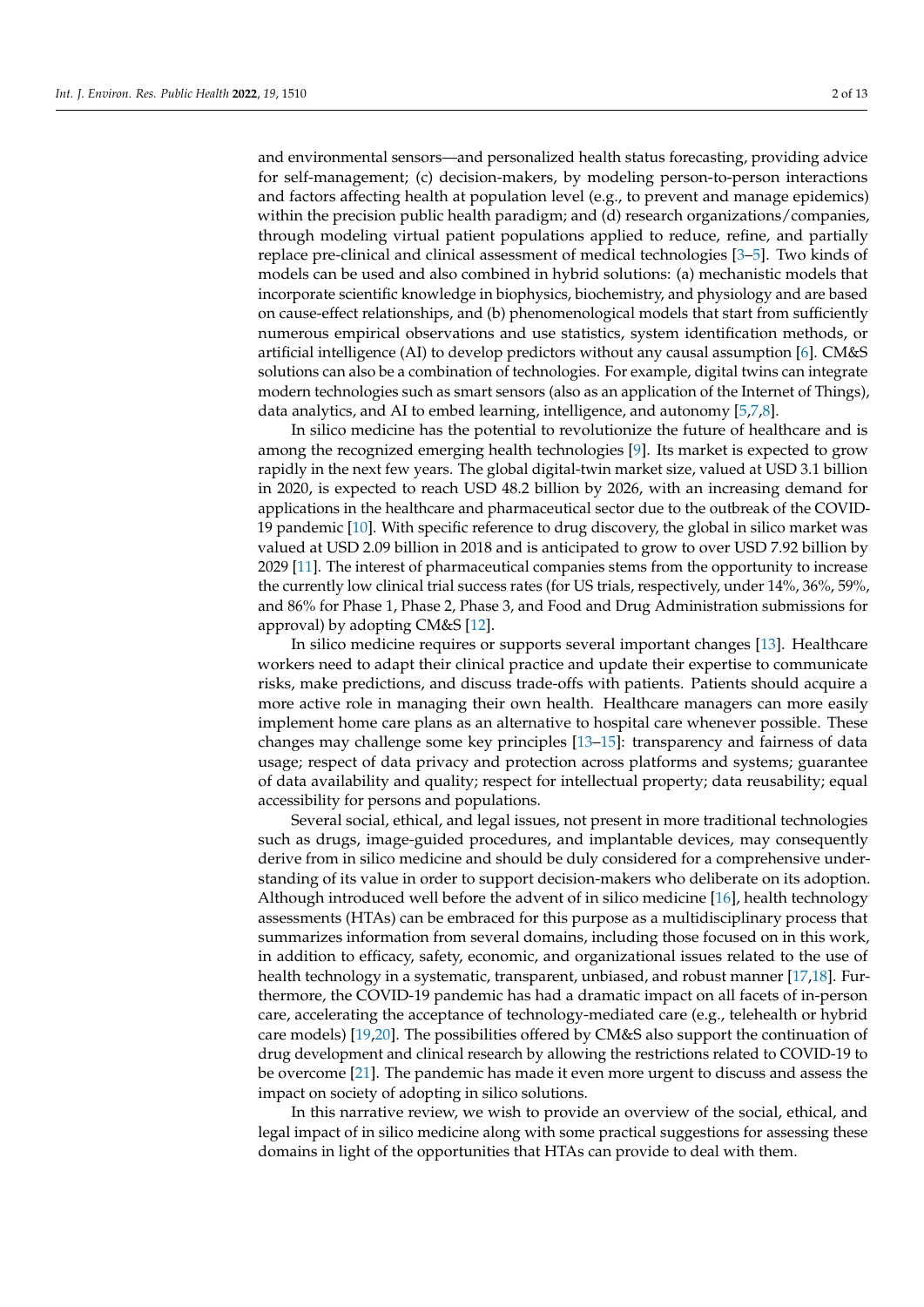## **2. Materials and Methods**

To grasp the complexity of the problems faced, we performed a narrative review, as also suggested by Greenhalgh and colleagues [\[22\]](#page-10-19). A narrative approach was preferred to a systematic one since we were not interested in reporting the data collected on specific cases but in extrapolating problems. We have limited our search to works published in English. The review of the literature was carried out without other restrictions: we included all years (1900–2021, December) and all document types (e.g., journal articles, books, chapters, conference proceedings, websites of relevant organizations). The search was conducted on MEDLINE/Pubmed, ISI Web of Knowledge, Scopus, and Google Scholar by a multidisciplinary team of socio-economists, methodologists, and biomedical engineers. We combined the concept of technology of interest with the target HTA domains (social, ethical, and legal) using the AND operator. Technologies have been identified through the following keywords: in silico medicine/trial, digital twin technology, hypermodel, computer modeling/simulation, in silico modeling, patient modeling, personalized medicine, artificial intelligence, Big Data, machine learning OR decision support system. HTA domains of interest were identified by the following terms: HTA, ethics, legal, social, acceptance, health literacy, public health, equity, patient–clinician relationship, usability, access, engagement, social justice/responsibility, informed consent, data protection, healthcare delivery, good practice OR regulation. Studies were assessed through visual inspection of titles and abstracts and were included when discussing the social, ethical, and legal implications of in silico medicine or suggesting operational solutions to assess these domains in HTA reports. Forward citation of relevant papers was also adopted to increase the sensitivity of the search process. The evidence collected on the three domains was analyzed by all the authors in order to identify the most relevant concepts. CGL, MRT, AB, SS, and PM produced the synthesis that was subsequently discussed by all authors and reported in this work.

#### <span id="page-2-0"></span>**3. Results**

In total, we considered 26 review papers (including editorials, comments, and viewpoints), 13 research studies, 9 reports from international organizations or research consortia, and 2 official documents (laws, recommendations). All the included works are reported in the references.

In the following two sections, we discuss the results of our research.

#### *3.1. Social Issues of In Silico Medicine*

Regarding the social domain, the broad socioeconomic context of the pharmaceutical and biomedical sector in which in silico medicine is applied must be considered. Public healthcare budgets appear to be increasingly less able to keep up with the pace of healthcare expenditure [\[23\]](#page-10-20). This requires the development of policies capable of simultaneously pursuing three potentially conflicting objectives: (1) timely and equitable access for patients to high-quality health services, (2) the financial sustainability of publicly funded health systems, and (3) the valorization of industrial innovation [\[24\]](#page-11-0). The trade-off among these goals should not be found through a downsizing approach with spending cuts that truncate demand or sacrifice technology improvements. Indeed, in the long run, these strategies may undermine the provision of equitable and comprehensive healthcare for the population or some social groups without sufficient purchasing power [\[25\]](#page-11-1). Rather, in silico medicine is a promising approach to reduce the above-reported tensions. Several research groups are working to evaluate the capacity of the models to represent reality and to assess their impact on healthcare costs and on the duration of pre-clinical and clinical development [\[5,](#page-10-3)[26,](#page-11-2)[27\]](#page-11-3).

While technicians are working hard to design, develop, and test in silico applications for healthcare, stakeholders are well aware that several cultural and infrastructural issues need to be addressed for a full uptake of in silico medicine and, more generally, of digital technologies [\[28,](#page-11-4)[29\]](#page-11-5). In terms of cultural issues, there can be hesitancy and cultural resistance to the reliability of simulated scenarios due to the stigma of the unreal [\[30\]](#page-11-6). Another critical issue for healthcare personnel could be the level of expertise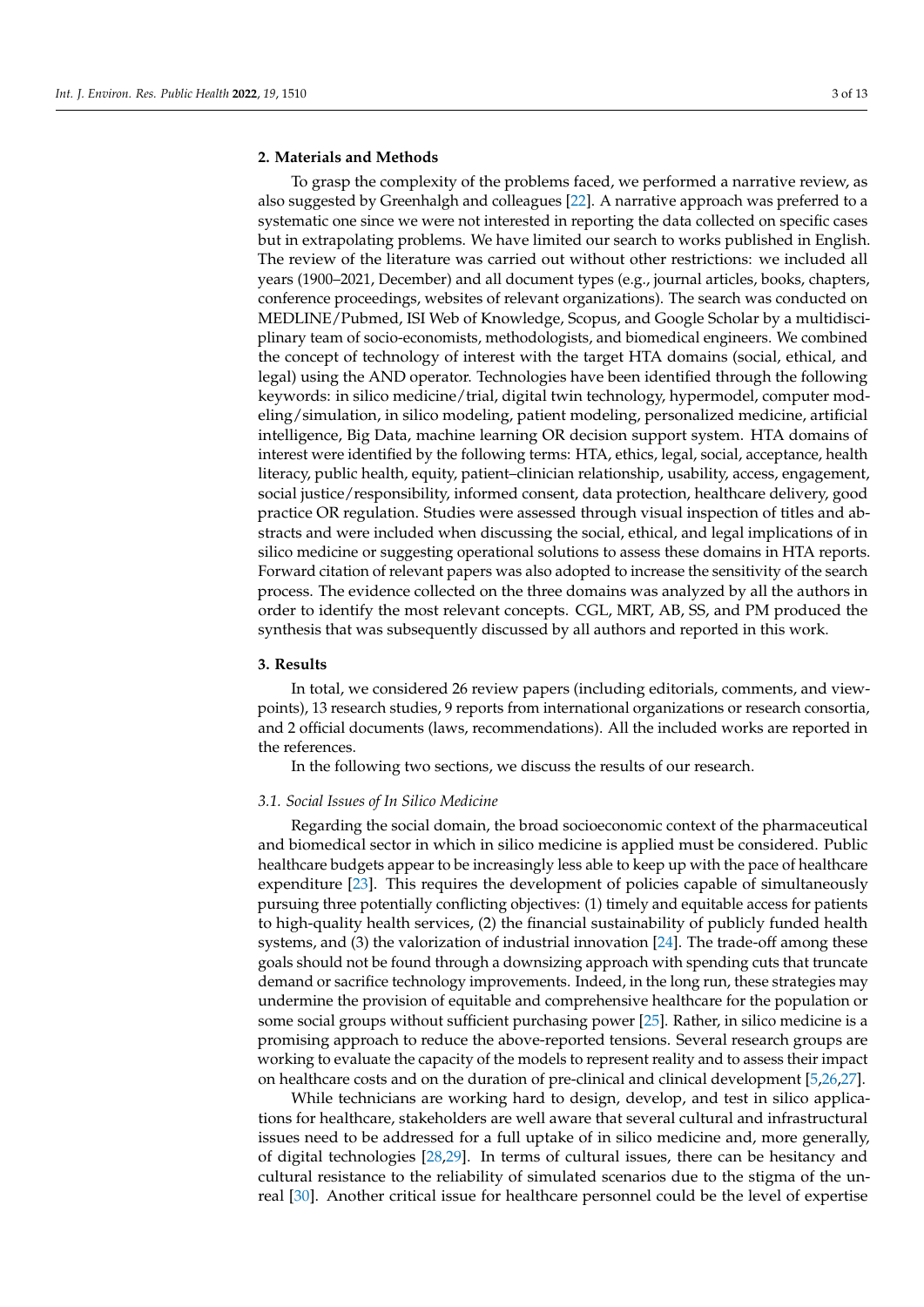when asked to use CM&S-based systems, which may require a long training period. This may have a negative impact on the clinical effectiveness of CM&S, especially in the initial period [\[31](#page-11-7)[,32\]](#page-11-8). For applications aimed directly at citizens, the level of knowledge and literacy required should also be considered so as not to create inequities [\[33\]](#page-11-9). To date, few studies have considered the effectiveness of digital solutions in marginalized populations (by race and ethnicity, socioeconomic status, language, digital literacy and numeracy, health literacy, frailty) for whom the potential reduction of real human contact can have negative consequences [\[34](#page-11-10)[,35\]](#page-11-11).

CM&S-based applications require important digital infrastructure (e.g., fast communication networks and high computing power and storage capacity) that is not available everywhere and for every intended user, thus compromising a public health approach to the use of digital technology [\[33](#page-11-9)[,36\]](#page-11-12). This aspect should be analyzed as part of the equity issues considered in the social impact of a proposed technology.

Several methods are proposed to gather the necessary evidence to assess the social domain of the HTA for a specific technology: (a) assessment of existing literature, preferably through systematic methods; in case the central questions cannot be answered on the basis of existing studies, (b) new primary studies involving citizens (individually or as associations) and experts of the domain (primarily, physicians and sociologists) with a quantitative (by means of surveys) or qualitative approach (through interviews, focus groups, discussion forum, and roundtables with experts); (c) analysis of the technical documentation provided by the manufacturer/supplier of the technology; (d) analysis of the regulations [\[37,](#page-11-13)[38\]](#page-11-14).

The choice of methodologies to be applied is framed by the specific question to be addressed. In Table [1,](#page-3-0) we propose some practical examples of questions derived from the above-reported discussion with our suggestion of the methods, among those listed above, that can help to generate the required evidence.

|                                                     | <b>Specific Question</b>                                                                                                                                        | <b>Suggested Methods</b>                  |                                        |        |                                    |                     |        |                          |  |
|-----------------------------------------------------|-----------------------------------------------------------------------------------------------------------------------------------------------------------------|-------------------------------------------|----------------------------------------|--------|------------------------------------|---------------------|--------|--------------------------|--|
| <b>Issue</b>                                        |                                                                                                                                                                 | Systematic<br>Assessment<br>of Literature | <b>Ouantitative Data</b><br>Generation |        | <b>Oualitative Data Generation</b> |                     |        | Analysis of<br>Technical |  |
|                                                     |                                                                                                                                                                 |                                           | Physicians Citizens Experts            |        |                                    | Physicians Citizens |        | Documentation            |  |
| Cultural<br>Issues:<br>cultural<br>resistance       | Are there any prejudices about<br>the effectiveness of the<br>technology?                                                                                       | X                                         |                                        |        | $\chi$                             | X                   | $\chi$ |                          |  |
| Cultural<br>Issues: level<br>of expertise<br>needed | Is there any evidence of the<br>learning curve?                                                                                                                 | $\chi$                                    | X                                      |        |                                    |                     |        |                          |  |
|                                                     | Is external training required<br>before use?                                                                                                                    |                                           | X                                      |        |                                    | $\chi$              |        | $\chi$                   |  |
| Cultural<br>Issues:<br>explanations<br>to patients  | Are there good decision aids to<br>support shared decision-making?                                                                                              | X                                         |                                        |        | $\chi$                             | $\chi$              | $\chi$ |                          |  |
|                                                     | How involved do patients feel?                                                                                                                                  |                                           |                                        |        |                                    |                     | X      |                          |  |
|                                                     | Do patients have the possibility of<br>discussing with physicians how<br>the model works, the potential<br>resulting options, and the degree<br>of reliability? |                                           |                                        |        |                                    | X                   | X      | X                        |  |
|                                                     | Which is the minimum required<br>level of digital literacy and health<br>literacy?                                                                              |                                           |                                        | $\chi$ |                                    |                     | X      | X                        |  |
| Infrastructural<br>issues                           | Which is the level of<br>infrastructure needed, and what<br>is the level of access for intended<br>users?                                                       |                                           |                                        |        | $\chi$                             | $\chi$              | $\chi$ | X                        |  |

<span id="page-3-0"></span>**Table 1.** Social domain: practical examples of questions and suggested methods.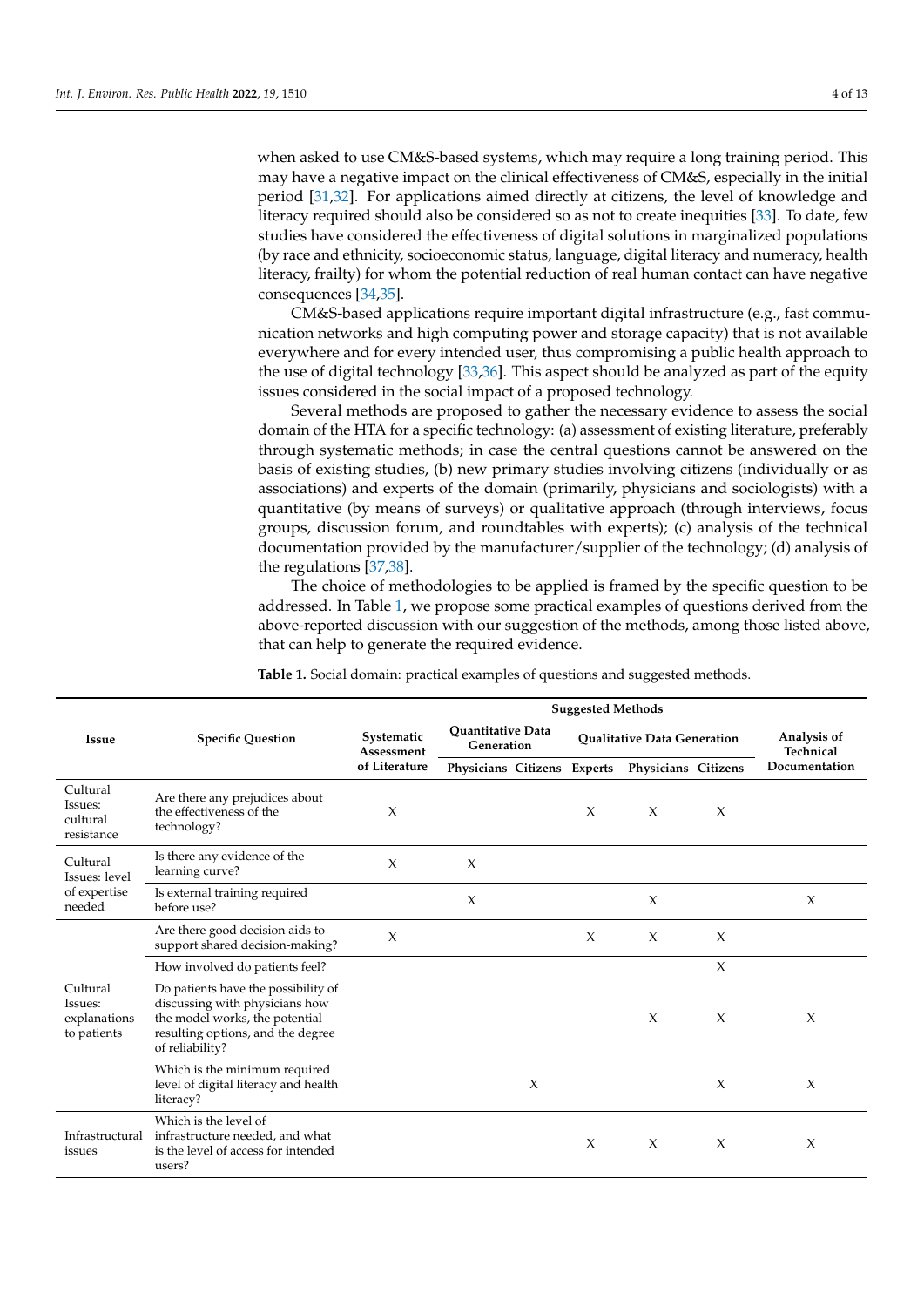As indicated by the European Network for Health Technology Assessment (EunetHTA), advanced skills in social science are required to perform HTA analyses in the social domain [\[17\]](#page-10-14). Among the expertise reported, we believe the following are particularly useful to perform the analyses proposed in Table [1:](#page-3-0) communication science, health services research, health sociology, medical decision-making, medical ethics, medical sociology, and science and technology studies. Of course, competencies in systematic reviews and meta-analyses and statistics are also recommended for quantitative studies.

#### *3.2. Ethical and Legal Issues of In Silico Medicine*

Ethical and legal issues are often intertwined due to the necessity of protecting ethical principles and values through norms. For this reason, we have chosen to address these aspects in a single section.

In line with a cultural vision of science and technology as democratized territories, systemic changes need a dialog among stakeholders on their predicted ethical impact [\[39\]](#page-11-15). Early identification and evaluation of ethical issues can help our contemporary society to be better prepared for future moral dilemmas and can also guide research and development or usage practices so as to avoid or minimize ethically undesirable consequences [\[40\]](#page-11-16).

One of the key questions when addressing the ethical assessment of technology is the tension between expected advantages (for example, the social value of improving the quantification of human health and sickness, the personalization of care, and the awareness of individuals) and unintended consequences, also considering that the success and consequent wide adoption of a technology can create new areas of ethical risks [\[35](#page-11-11)[,41\]](#page-11-17). This section discusses some ethical implications that are worth addressing in HTAs.

When CM&S is applied to the research and development process of a medical technology, the possibility of reducing the sample size or totally avoiding the use of animals in tests and/or human participation in trials is an unquestionable value. Even shorter times to estimate long-term effects can be helpful in focusing on the most promising solutions and reducing the time to market. When CM&S is adopted in clinical practice, for example, to estimate the presence or prognosis of a pathology or to define the best treatment for a specific subject based on a simulation, it is very important to have a clear idea of the impact of potential errors of the simulation tool and of any limitations for the quality of clinician interpretations used during training  $[42]$ . In the case of screening applications, the choice to prefer accuracy, sensitivity, or specificity (for example, when choosing a particular threshold to guide decisions) may also have ethical implications: the chances of survival can significantly decrease for a delayed diagnosis, and invasive or ionizing procedures may be an unnecessary additional risk [\[17,](#page-10-14)[43\]](#page-11-19).

When CM&S is applied in clinical practice, shared and fully aware decisions require the interaction of three actors as CM&S becomes something like a third agent in the patient– physician relationship. In silico models could adopt algorithms for data analysis that may not meet the transparency standards of evidence-based medicine (a phenomenon referred to as black-box medicine) [\[44\]](#page-11-20), and information could hardly be conveyed in a consistent manner with the patient's language of preference and culture [\[45\]](#page-11-21). Therefore, new information asymmetries could arise between physician and patient with respect to CM&S [\[46\]](#page-11-22). In this context, it is important to emphasize that information asymmetry involves (directly and reciprocally) both the physician and the patient and that the "third agent" (i.e., CM&S) can take on the role of a sort of stone guest. From an HTA perspective, a number of measures can be considered. The degree of transparency in data collection should be evaluated and discussed together with potential sources of bias and ways to reduce them [\[47\]](#page-11-23). The presence of an adequate time for discussion between the patient and clinician (to examine the benefits and risks of a treatment, the potential alternatives, the strength of predicted risks and prognostic outcomes, and to consider the patient's right not-to-know and its consequences) should be assessed [\[48,](#page-11-24)[49\]](#page-11-25).

In silico medicine, as an emerging technology, can be either not accessible to everyone or not covered by health insurance for everyone, thus contributing to widening gaps that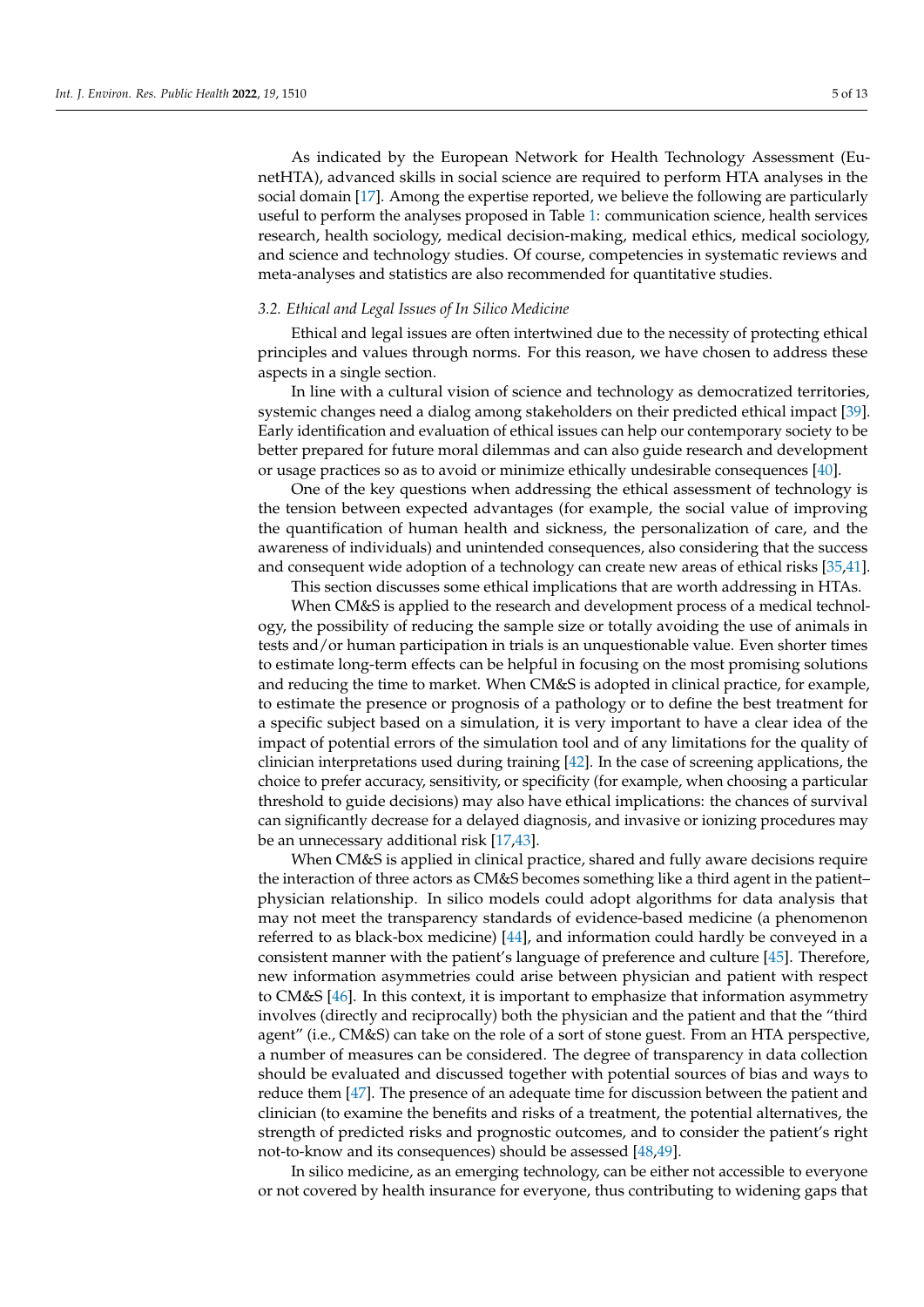already exist based on socioeconomic status [\[35\]](#page-11-11). The context of the application should, therefore, be framed to identify possible sources of inequalities.

Another element that can raise ethical concerns is the aging of the technology: continuous iterative innovations can lead to rapid obsolescence, with a subtle pressure for the not necessarily urgent purchase of the latest generation technologies, distracting resources from more relevant issues. A list of versions and key changes should be available to understand the product's development and consciously manage upgrading evidence [\[50\]](#page-11-26). This is an element of value as it favors a conscious comparison among the evidence generated with new releases of the assessed technology.

One of the pillars of in silico medicine is the capacity to use Big Data, intended as patient-specific data from various sources, such as genomics, which integrates a multiplicity of heterogeneous data with the unavoidable risks and challenges associated with access and sharing [\[51](#page-11-27)[,52\]](#page-11-28). Furthermore, these integrations create an ethical dilemma for the clash between public and individual ethical principles: the responsibility of improving community health and that of protecting patient confidentiality [\[53\]](#page-12-0). For the use of Big Data, several other ethical issues, sometimes with consequent legal implications, concerning patients' autonomy can arise for:

- A. The informed consent—three elements have been highlighted by Andreotta and colleagues [\[54\]](#page-12-1):
	- The transparency (or explanation) problem due to the reluctance to disclose the functioning of algorithmic reasoning that opposes the statutory right to an explanation on the use of data; far from being an exhaustive explanation of technical aspects that, on the contrary, could overwhelm the subjects, transparency should clarify the context and the potential harm caused by a decision.
	- The re-purposed data problem—new AI algorithms can be applied to existing data sets to generate new information for different purposes, and this could make the original consent no longer applicable. Proper authorization should be collected for the potential future use of data for research purposes (a vital necessity for in silico medicine). Data collection is often retrospective, and obtaining explicit authorization for new purposes may not be easy or feasible: in Europe, for example, the data protection regulation requires clear identification of the purpose of the processing at the time of collection, and this can compromise the use of retrospective data [\[55\]](#page-12-2).
	- The meaningful alternatives problem—this arises when users are not given alternative choices if they do not wish to consent.

New approaches to informed consent are suggested. The use of dynamic consent models offers individuals the possibility to change their preferences over time to recalibrate their decision on new uses of their data beyond what initially permitted [\[56,](#page-12-3)[57\]](#page-12-4). Comic or pictorial descriptions can be integrated into consent forms and, since they simplify complex concepts, facilitate communication among patients and experts [\[54\]](#page-12-1).

B. The protection of individual citizens from the harmful use, also due to security breaches, of their personal data (e.g., social stigma, screening in insurance contracts, and discrimination on the labor market). In this regard, as shown in an interesting way by Rocher and colleagues, de-identification could be insufficient to ensure anonymization [\[58\]](#page-12-5). They found that 99.98% of Americans would be correctly re-identified in any dataset using 15 demographic attributes. A new approach to solving the challenge surrounding big health data sharing is the generation of virtual (synthetic) data created from real data, which, compared to anonymized data, protect privacy by adding statistically similar information, thus preserving the possibility to draw valid statistical inferences [\[59\]](#page-12-6). Virtual data reduce legal constraints when using sensitive or other types of regulated data and tailor the data needs to certain conditions that are difficult to achieve with authentic data.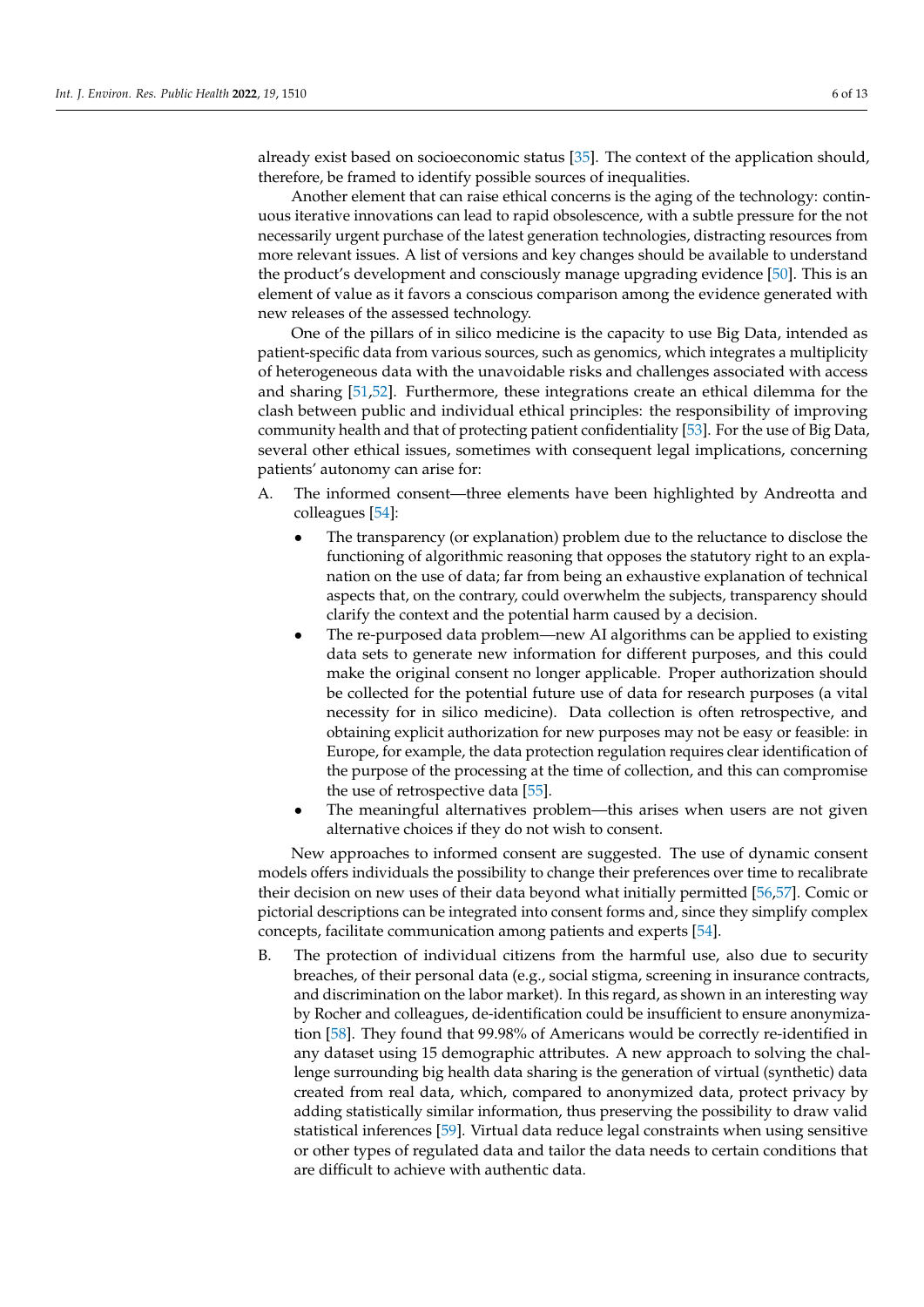- C. The need for harmonized data-sharing systems—this also implies the standardization of data formatting. This is a major challenge not only for high-income countries but also for low- and middle-income economies [\[60\]](#page-12-7). The adoption of common transnational regulations and standards can help solve this problem as well as support innovation [\[61\]](#page-12-8).
- D. Equity in access—even in silico medicine, like all the other cases of digitization of healthcare, can harm health equity: [\[57\]](#page-12-4) it is developed with homogeneous, highly educated, and advantaged populations in mind [\[33\]](#page-11-9). In this case, a solution can be the adoption of universal design approaches, as defined by the Center for Universal Design at North Carolina State University, i.e., the design and implementation of a technology in order to allow users to access, understand, and use it regardless of their abilities [\[62\]](#page-12-9). Another issue of equity may be generated in case of misestimated risks for groups (minorities) that are underrepresented in the derivation phase [\[63\]](#page-12-10). Biases in algorithm definition and poor training of analysts may pose risks to equity [\[57\]](#page-12-4). These critical points should be verified in the methodological design of derivation studies.

The above-reported issues imply the necessity to include an assessment of data management and transparency in HTA reports.

A further possible ethical issue regarding the equitable use of public resources is linked to the intellectual property of innovations based on public funds. The support provided to companies by public institutions could be planned in advance under agreements that consider future compensations (for example, through royalties) [\[64\]](#page-12-11). As regards access to patented knowledge generated with the support of public funds, companies could allow it for research purposes. The transparency, reproducibility, and reusability of research data are also key elements, especially in the case of publicly funded research [\[15\]](#page-10-12). These elements of social compensation could also be included in the value assessment of technologies, especially when adopting a societal perspective. A systematic appreciation of the ethical responsibility underlying these models of reduced profitability could give strategic orientations of corporate social responsibility a competitive advantage, with positive repercussions for society [\[64–](#page-12-11)[66\]](#page-12-12).

A critical legal issue is, by definition, the process for the marketing authorization of technologies assessed through in silico methodologies. While current regulations do not allow simulations to support applications for United States Food & Drug Administration (FDA) approval and the European CE marking of a medical device, both the FDA and the European Medicines Agency (EMA) are working on this issue. FDA scientists are discussing how to use in silico data to fill knowledge gaps of clinical trials, and, specifically, their current efforts are devoted to establishing good practice guidelines for simulations [\[67\]](#page-12-13). In Europe, the EMA recognizes in its proposed strategy on Regulatory Science to 2025 the importance of in silico methods almost exclusively in association with the reduction in animal testing [\[68\]](#page-12-14). A discussion is currently ongoing among stakeholders on potential applications for the reduction, refinement, and, in some cases, even replacement of clinical trials [\[68\]](#page-12-14). The European Economic and Social Committee has specifically called for the creation of Good Simulation Practices [\[69\]](#page-12-15). Notably, among the proposals, there is a recommendation to the Commission for developing Good Simulation Practices to provide industries with a "definite regulatory framework to guide pre-clinical activity and in clinical trials through CM&S in healthcare".

An assessment of ethical and, therefore, legal issues is also suggested through the participation of key stakeholder groups (including end-users) to grasp the wide range of ways in which a technology can interact with the environment and social institutions to broaden the perspectives of the evaluation and to achieve broad legitimacy for its adoption [\[70\]](#page-12-16).

A suggested approach for the study of ethics in emerging technology is Brey's anticipatory technology ethics [\[40\]](#page-11-16). In this approach, a forecasting analysis is also recommended to consider possible harms, violation of rights, and negative impacts on well-being and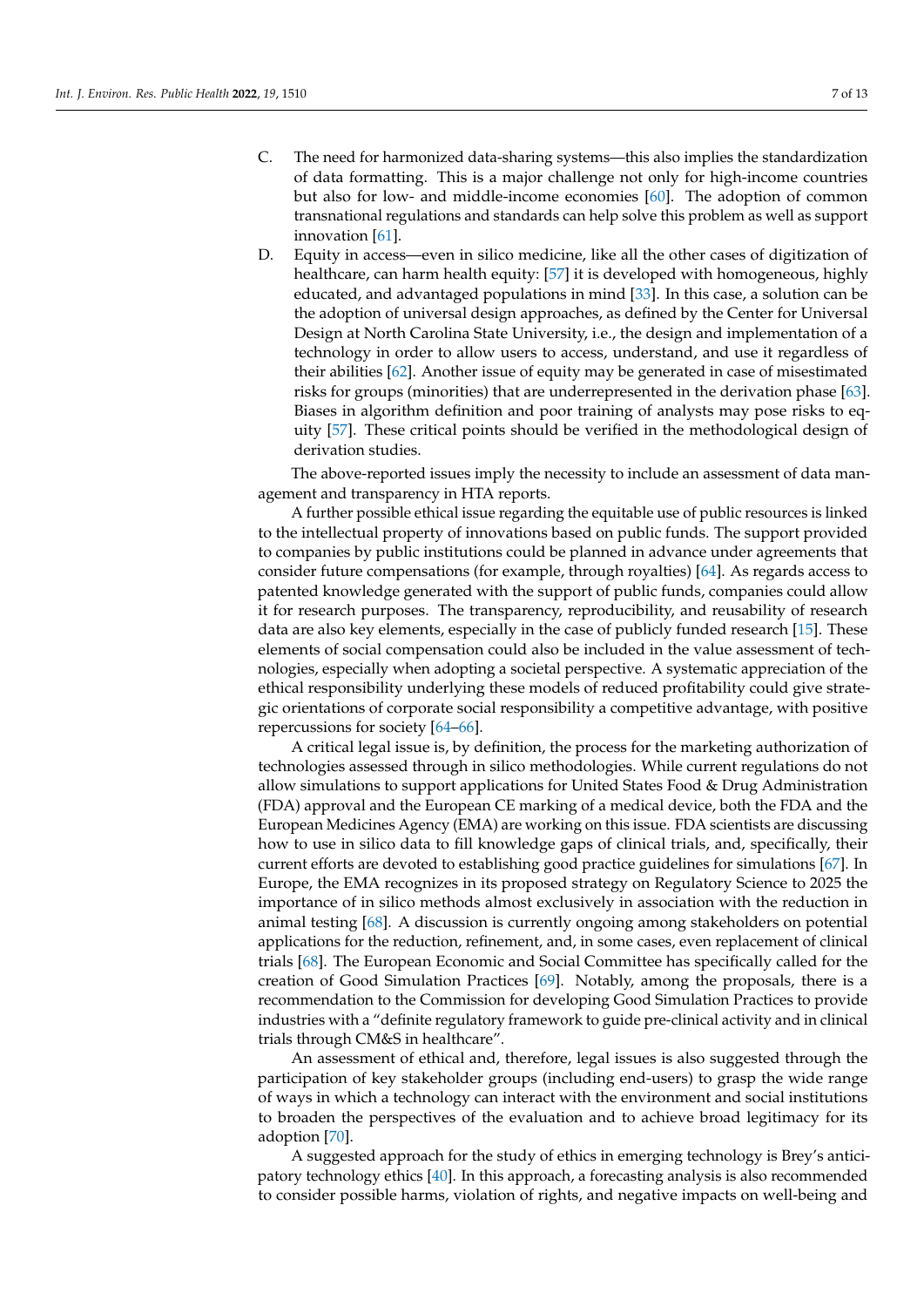distributions of goods, resulting from how a technology is likely to evolve over time, how it could be combined with other technologies, and how it could be used for new purposes. As in the section on social issues, in Table [2,](#page-7-0) we propose some practical examples of

questions and the associated suggested method.

| Issue                                      | <b>Specific Question</b>                                                                                                                                   | <b>Suggested Methods</b>                  |                                 |                           |                             |                             |                     |                                      |                      |  |
|--------------------------------------------|------------------------------------------------------------------------------------------------------------------------------------------------------------|-------------------------------------------|---------------------------------|---------------------------|-----------------------------|-----------------------------|---------------------|--------------------------------------|----------------------|--|
|                                            |                                                                                                                                                            | Systematic<br>Assessment<br>of Literature | Quantitative Data<br>Generation |                           | Qualitative Data Generation |                             |                     | Analysis of<br><b>Technical Doc-</b> | Analysis<br>of Regu- |  |
|                                            |                                                                                                                                                            |                                           | Physicians Citizens             |                           |                             | Experts Physicians Citizens |                     | umentation                           | lations              |  |
| Harms                                      | Health and bodily<br>harm <sup>*</sup>                                                                                                                     | X                                         | X                               | X                         | X                           | X                           | $\chi$              |                                      |                      |  |
|                                            | Psychological harm*                                                                                                                                        | $\chi$                                    | $\chi$                          | $\chi$                    | X                           | $\chi$                      | $\chi$              |                                      |                      |  |
|                                            | Harms to society *                                                                                                                                         | X                                         |                                 |                           | $\boldsymbol{\chi}$         |                             |                     |                                      |                      |  |
| Rights                                     | Freedom of choice *                                                                                                                                        | $\mathsf X$                               |                                 |                           |                             |                             | $\chi$              |                                      |                      |  |
|                                            | Patient right to<br>autonomy*                                                                                                                              | $\mathsf X$                               |                                 |                           |                             |                             | $\boldsymbol{\chi}$ |                                      |                      |  |
|                                            | Responsibility and<br>accountability *                                                                                                                     | $\chi$                                    |                                 |                           | X                           |                             | $\boldsymbol{\chi}$ | $\chi$                               | $\chi$               |  |
|                                            | Informed consent*                                                                                                                                          | $\chi$                                    |                                 |                           | X                           |                             | $\chi$              | X                                    | $\chi$               |  |
|                                            | <b>Information Privacy</b><br>(including harmful<br>usage, security<br>breach)*                                                                            | X                                         |                                 |                           | X                           |                             | X                   | X                                    | X                    |  |
| Wellbeing                                  | Health *                                                                                                                                                   | $\mathsf X$                               | $\boldsymbol{\chi}$             | $\boldsymbol{\mathsf{X}}$ |                             | $\chi$                      | X                   |                                      |                      |  |
|                                            | Social inclusion *                                                                                                                                         | $\chi$                                    | $\mathsf X$                     | $\mathsf X$               | X                           |                             | $\chi$              |                                      |                      |  |
| Justice<br>(distributive)                  | Nondiscrimination<br>and equal treatment<br>relative to age,<br>gender, sexual<br>orientation, social<br>class, race, ethnicity,<br>religion, disability * | X                                         |                                 |                           | X                           | X                           | X                   | X                                    |                      |  |
| Technology<br>aging                        | Are enough elements<br>provided to compare<br>the assessed<br>technology with<br>previous versions?                                                        |                                           |                                 |                           |                             |                             |                     | X                                    |                      |  |
| Technology<br>integration                  | Is standardization of<br>data formatting<br>considered?                                                                                                    |                                           |                                 |                           | X                           |                             |                     | X                                    | $\chi$               |  |
| Technology<br>accessibility                | Which measures are<br>considered to<br>guarantee equity in<br>access?                                                                                      |                                           |                                 |                           | X                           |                             |                     | X                                    |                      |  |
| Marketing<br>Authorization                 | Which implications<br>for humans and<br>animals?                                                                                                           |                                           |                                 |                           | X                           |                             |                     | $\chi$                               | X                    |  |
|                                            | Are reference best<br>practices adopted?                                                                                                                   |                                           |                                 |                           | $\mathsf X$                 |                             |                     | $\mathsf X$                          | $\chi$               |  |
| Intellectual<br>property of<br>innovations | (In case of<br>technologies<br>developed with<br>public funds) Is there<br>a mechanism of social<br>compensation?                                          |                                           |                                 |                           |                             |                             |                     | X                                    |                      |  |

<span id="page-7-0"></span>**Table 2.** Ethical and legal domains: practical examples of questions and suggested methods.

\* The Specific Question is: "Is there an issue in terms of [THE MARKED ELEMENT]?"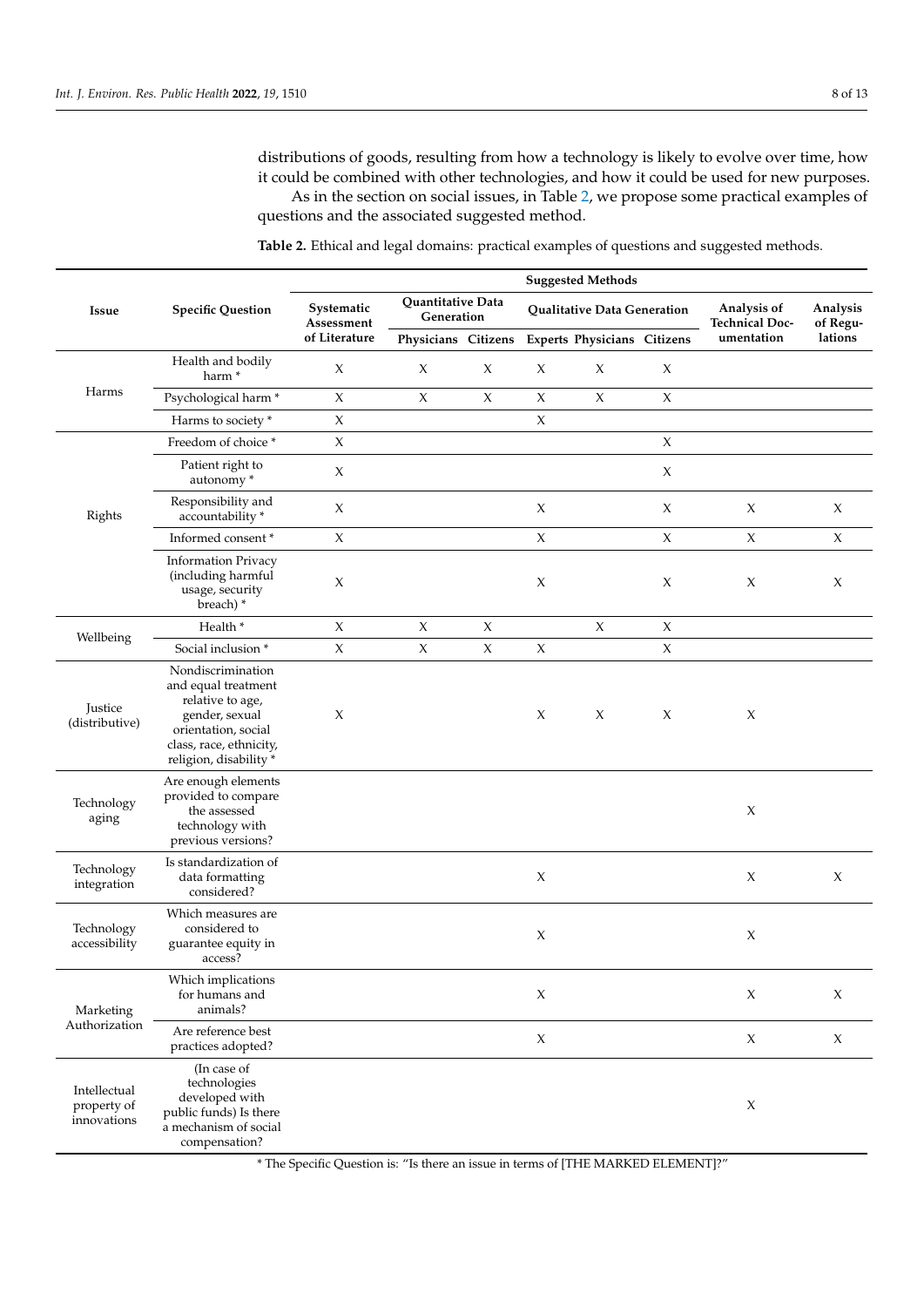## **4. Conclusions**

At the beginning of the 1990s, where we can roughly place the introduction of the term, in silico meant "performed on computer or via computer simulation". Nowadays, thanks to the impressive technological and methodological development of computer science and data analysis, the term includes any experimental technique performed by computers. By integrating biological and medical data from many different sources, computational models, simulations, and visualization techniques are developed with the aim of ultimately promoting breakthroughs or advances in medicine and therapy.

In silico medicine is generally recognized as a powerful tool that includes numerous benefits, such as the possibility to move towards personalized medicine (identification of health conditions, prognosis estimation, and support for identifying the best expected treatment), the reduction of animals' and patients' involvement in trials, the reduction of research and development costs, and the acceleration of time-to-market.

A good analysis of in silico technologies requires comprehensive information on a wide range of issues that reflect what is likely to happen in a health and social system. In fact, the ongoing process of industrialization of in silico medicine and its reach into society necessarily raises several social, ethical, and legal issues that should be duly considered. Health technologies have long been studied for safety, effectiveness, cost and other traditional concerns. Since its systematization in the 1960s, the development of the technology assessment has found a field of application and inspiration for development in precisely the health sector due to the growing public interest raised by the introduction of some health technologies (e.g., contraceptives, artificial organs) in matters that go far beyond immediate health effects. HTA, as a multidisciplinary and structured analysis performed for the purpose of providing input to a political decision, has the potential of evolving and enlarging its applications to answer all the issues raised by in silico technologies and not just those specific to health.

In this paper, we provide an overview of the social, ethical, and legal impact of in silico medicine and present a discussion on how HTAs can deal with these domains.

To grasp the complexity of the problems faced, we have performed a narrative review of the literature and included journal articles, books, chapters, conference proceedings, and websites of relevant organizations discussing the social, ethical, and legal implications of in silico medicine and suggested operational solutions to assess these domains in HTA reports. Our principal aim was to provide an overview of the social, ethical, and legal impact of in silico medicine, also trying to operationally translate the discussed points into practical examples of questions, suggested methods, and required expertise.

The following key aspects have emerged as general reflections with an impact at an operational level: the evolving scenario in the regulatory domain when CM&S is adopted to support research and development processes, the cultural resistance to the whole concept of computer simulation, the approach to enable the effective participation of patients and stakeholders in the decision-making process, the influence on the decision-making capacity of physicians and patients, the access to personal information, intellectual property issues, the balance of benefits and harms to patients, and the burden of a possible mistake in the simulation due to potential sources of bias leading to an incorrect definition of the algorithm.

Defining what the priorities are goes beyond the scope of this work and strongly depends on the specific contexts (social, economic, and technological). Considering the effectiveness of digital solutions in marginalized populations requires a greater effort, strongly linked both to the presence of the necessary digital infrastructure and the digital literacy of the target groups. In Europe, this could be carried out within the NextGenerationEU (NGEU) fund, a European initiative to provide financial support to all member states to recover from the adverse effects of the COVID-19 pandemic [\[71\]](#page-12-17). Recognizing that digitalization is a still open challenge, NGEU aims, among other things, to improve citizens' digital skills and healthcare services through artificial intelligence and to fund training for Europe's healthcare professionals to improve digital competencies. Given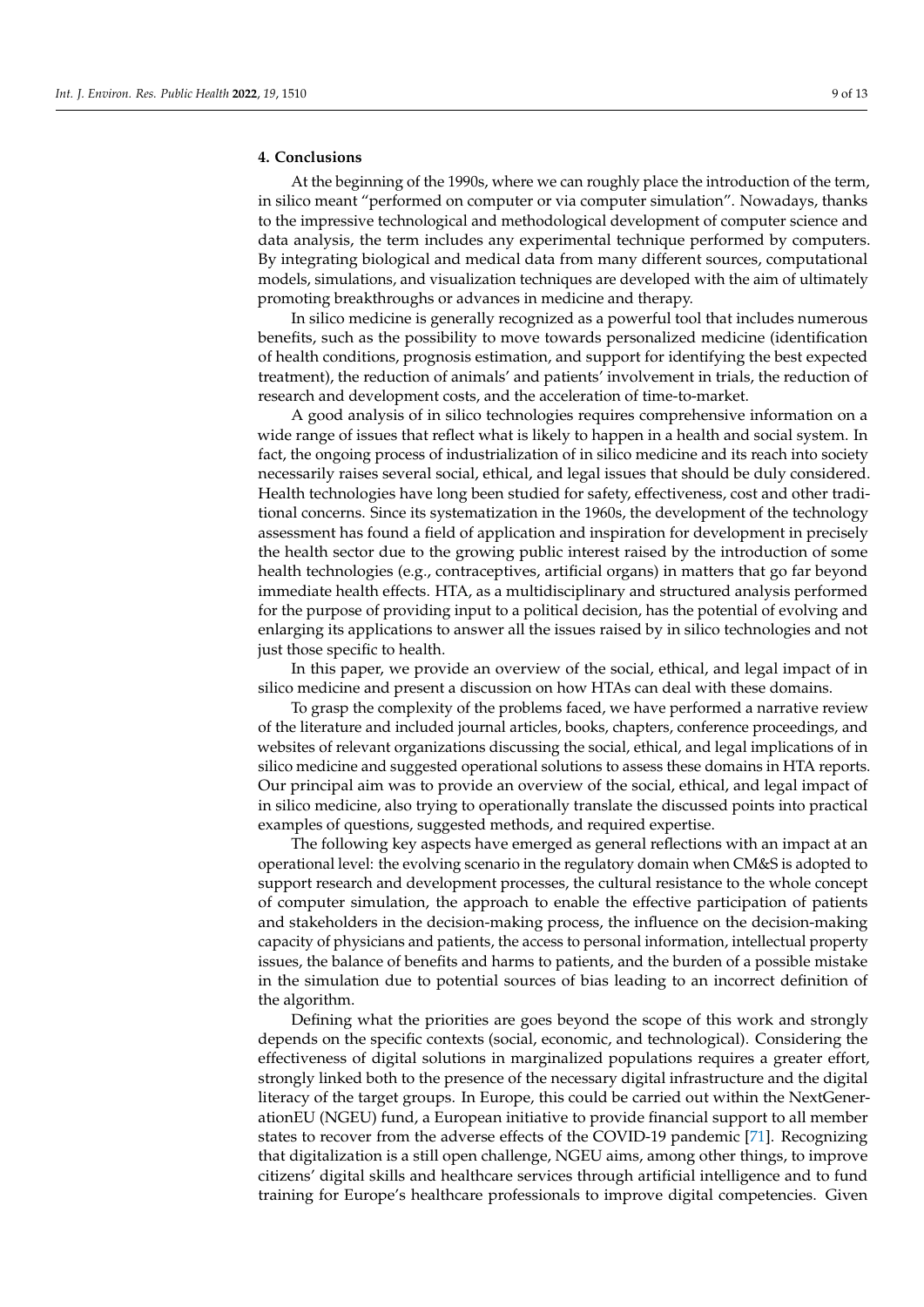the industrialization of in silico medicine, continuous training should also involve the providers of the new technologies.

Artificial intelligence is one of the drivers of biomedical innovation. How the use of AI-powered systems, especially those of the latest generation, such as deep learning, to inform decisions affecting humans' lives should satisfy the requirement of understanding has been widely discussed in Section [3.](#page-2-0) In recent years, the first ideas about the possibility of providing "explainability" have emerged and immediately become a hot topic (as in the Explainable AI (XAI) program): to create models that, combined with adequate explanatory techniques, allow end-users to understand the system [\[72\]](#page-12-18). A great deal of effort should be made to allow clinicians and practitioners to fully discuss the proposed interpretability methods rather than simply compare some accuracy indices. Recognizing that, in any case, the technical skills required for understanding the methods may not be available to physicians and end users, we must not forget the importance of careful and extensive validations of the methods on different populations as a tool for increasing confidence in methods themselves. In addition, more studies are needed that compare different methods, and poor results and inconsistencies should be highlighted as much as good ones.

To implement technology in healthcare, it is necessary to create a multi-stakeholder group that brings together experts from clinical/corporate/business and ICT backgrounds, organizations, and individuals engaged in all aspects of health. Stakeholders include end-users (such as patients and their organizations, caregivers) who could help identify issues impacting informed decisions, accessibility, and data protection, healthcare staff who can contribute to investigating changes in the decision-making process, health care managers and IT departments who can assess the implications for the planning of resources and infrastructure, and policy-makers who are interested in equity and distributive justice. This difficulty is strictly linked not only to the heterogeneity among stakeholders but also to: the asymmetric relationship concerning power, resources, and knowledge; involvement of experts in a long-term perspective of public administrators as opposed to the usual short-term perspective of technology release; definition of the cooperation framework. Establishing clear rules for stakeholder participation in HTAs that would balance all these issues could help foster trust and credibility for a better decision-making process.

Our analysis shows that the ongoing debate among decision-makers, developers, and stakeholders on the effects of CM&S needs both further discussions on several still-open issues, given the potential central role that this technology will play in healthcare processes in the near future, and the development of new methods in all the disciplines involved to deal with the challenge of technology implementation.

**Author Contributions:** Conceptualization, C.G.L., M.R.T. and P.M.; methodology, all the authors; literature search, all the authors; writing—original draft preparation, C.G.L., M.R.T. and P.M.; writing review and editing, S.S., R.C., V.R., G.P., D.I.F. and A.B.; supervision, C.G.L. and P.M.; funding acquisition, C.G.L., P.M. and D.I.F. All authors have read and agreed to the published version of the manuscript.

**Funding:** Financial support for this study was provided in part by a grant from European Union Horizon 2020 research and innovation program under grant agreement No 777119—Project In-silico trials for drug-eluting BVS design, development, and evaluation (InSilc).

**Institutional Review Board Statement:** Not applicable.

**Informed Consent Statement:** Not applicable.

**Data Availability Statement:** Data is contained within the article.

**Conflicts of Interest:** The authors declare no conflict of interest.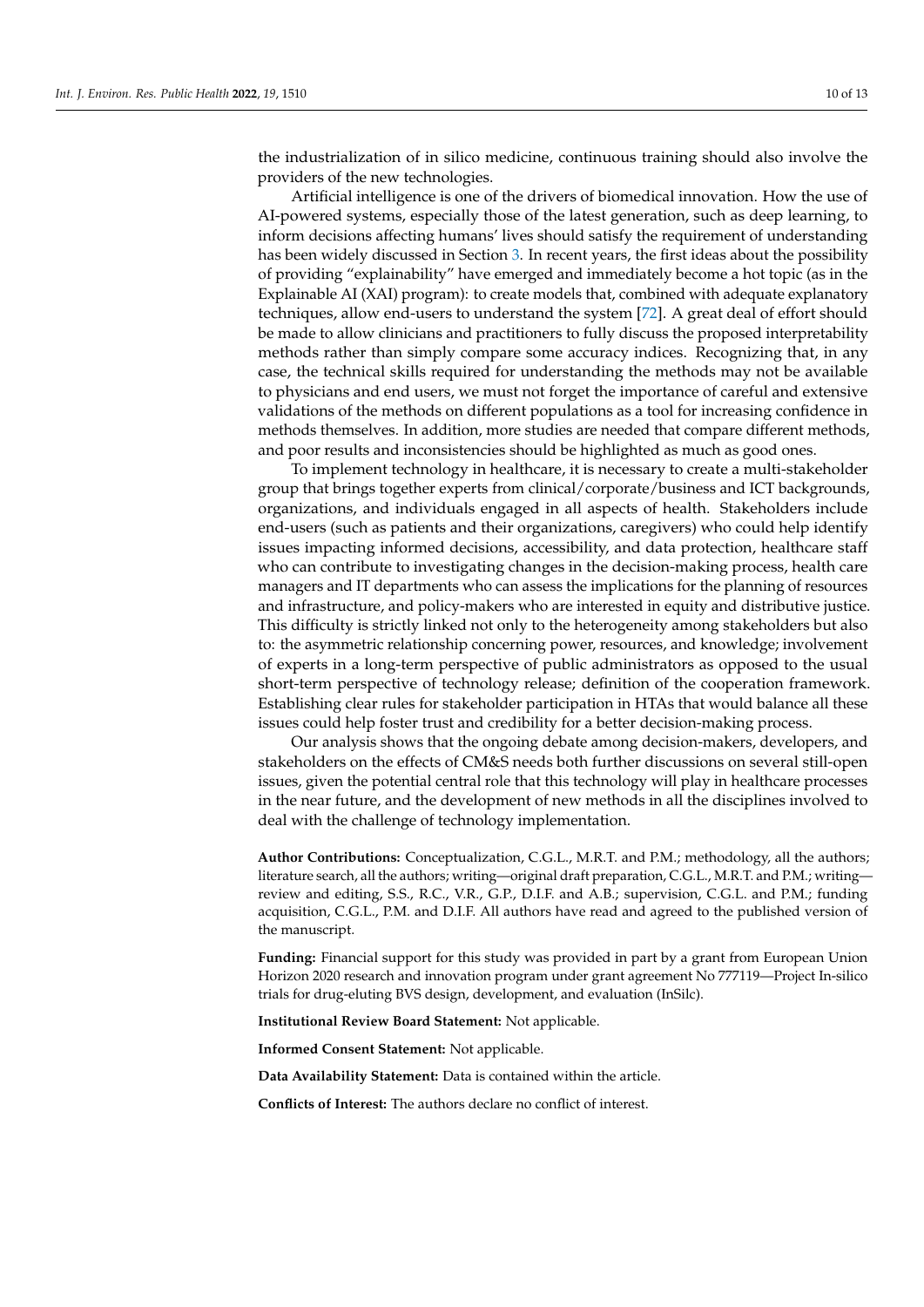# **References**

- <span id="page-10-0"></span>1. In vivo, in vitro, in silico: Why computer modelling is the next evolution of the healthcare sector. In Proceedings of the International Avicenna Alliance Conference, Brussels, Belgium, 4 September 2018; Available online: [https://avicenna-alliance.com/files/](https://avicenna-alliance.com/files/user_upload/Conference_2018/materials/International_Avicenna_Alliance_Conference_Report_-_4_Sept._2018__final_.pdf) [user\\_upload/Conference\\_2018/materials/International\\_Avicenna\\_Alliance\\_Conference\\_Report\\_-\\_4\\_Sept.\\_2018\\_\\_final\\_.pdf](https://avicenna-alliance.com/files/user_upload/Conference_2018/materials/International_Avicenna_Alliance_Conference_Report_-_4_Sept._2018__final_.pdf) (accessed on 22 December 2021).
- <span id="page-10-1"></span>2. Organization for Economic Co-operation and Development. *Recommendation of the Council on Artificial Intelligence Paris (OECD/LEGAL/0449)*; OECD Legal Instruments: Paris, France, 2019; Available online: [https://legalinstruments.oecd.org/en/](https://legalinstruments.oecd.org/en/instruments/OECD-LEGAL-0449) [instruments/OECD-LEGAL-0449](https://legalinstruments.oecd.org/en/instruments/OECD-LEGAL-0449) (accessed on 22 December 2021).
- <span id="page-10-2"></span>3. Insigneo Institute for In Silico Medicine about In Silico Medicine: Definition. Available online: [https://www.sheffield.ac.uk/](https://www.sheffield.ac.uk/insigneo/overview/silico-medicine#Definition) [insigneo/overview/silico-medicine#Definition](https://www.sheffield.ac.uk/insigneo/overview/silico-medicine#Definition) (accessed on 9 December 2021).
- 4. Bagaria, N.; Laamarti, F.; Badawi, H.F.; Albraikan, A.; Martinez Velazquez, R.A.; El Saddik, A. Health 4.0: Digital Twins for Health and Well-Being. In *Connected Health in Smart Cities*; El Saddik, A., Hossain, M.S., Kantarci, B., Eds.; Springer International Publishing: Cham, Switzerland, 2020; pp. 143–152. ISBN 978-3-030-27844-1.
- <span id="page-10-3"></span>5. Kamel Boulos, M.N.; Zhang, P. Digital Twins: From Personalised Medicine to Precision Public Health. *J. Pers. Med.* **2021**, *11*, 745. [\[CrossRef\]](http://doi.org/10.3390/jpm11080745) [\[PubMed\]](http://www.ncbi.nlm.nih.gov/pubmed/34442389)
- <span id="page-10-4"></span>6. Avicenna Alliance—VPH Institute. The Role of Artificial Intelligence within in Silico Medicine—Provisional Executive Summary. Available online: [https://avicenna-alliance.com/files/user\\_upload/PDF/Avicenna\\_Alliance\\_Final\\_Provisional\\_Executive\\_](https://avicenna-alliance.com/files/user_upload/PDF/Avicenna_Alliance_Final_Provisional_Executive_Summary_AI_White_Paper_12.06.2020.pdf) [Summary\\_AI\\_White\\_Paper\\_12.06.2020.pdf](https://avicenna-alliance.com/files/user_upload/PDF/Avicenna_Alliance_Final_Provisional_Executive_Summary_AI_White_Paper_12.06.2020.pdf) (accessed on 15 December 2021).
- <span id="page-10-5"></span>7. Twi Simulation vs. Digital Twin (What Is the Difference between Them?). Available online: [https://www.twi-global.com/](https://www.twi-global.com/technical-knowledge/faqs/simulation-vs-digital-twin#KeyDifferences) [technical-knowledge/faqs/simulation-vs-digital-twin#KeyDifferences](https://www.twi-global.com/technical-knowledge/faqs/simulation-vs-digital-twin#KeyDifferences) (accessed on 10 December 2021).
- <span id="page-10-6"></span>8. ARUP Digital Twin—Towards a Meaningful Framework. Available online: [https://www.arup.com/perspectives/publications/](https://www.arup.com/perspectives/publications/research/section/digital-twin-towards-a-meaningful-framework) [research/section/digital-twin-towards-a-meaningful-framework](https://www.arup.com/perspectives/publications/research/section/digital-twin-towards-a-meaningful-framework) (accessed on 15 December 2021).
- <span id="page-10-7"></span>9. Bhatia, R. Emerging Health Technologies and How They Can Transform Healthcare Delivery. *J. Health Manag.* **2021**, *23*, 63–73. [\[CrossRef\]](http://doi.org/10.1177/0972063421995025)
- <span id="page-10-8"></span>10. MarketsandMarkets™. Digital Twin Market by Technology, Type (Product, Process, and System), Application (predictive maintenance, and others), Industry (Aerospace & Defense, Automotive & Transportation, Healthcare, and Others), and Geography— Global Forecast to 2026. Available online: [https://www.marketsandmarkets.com/Market-Reports/digital-twin-market-225269](https://www.marketsandmarkets.com/Market-Reports/digital-twin-market-225269522.html) [522.html](https://www.marketsandmarkets.com/Market-Reports/digital-twin-market-225269522.html) (accessed on 25 November 2021).
- <span id="page-10-9"></span>11. BIS Reseach Global In-Silico Drug Discovery Market: Focus on Products, Technologies, Workflow, End Users, Country Data (17 Countries), and Competitive Landscape—Analysis and Forecast, 2018–2029. Available online: [https:](https://www.researchandmarkets.com/reports/4986909/global-in-silico-drug-discovery-market-focus-on?utm_source=dynamic&utm_medium=GNOM&utm_code=fvw8lw&utm_campaign=1352832+-+Global+In-Silico+Drug+Discovery+Market+2018-2029%3A+Focus+on+Products%2C+Technolog) [//www.researchandmarkets.com/reports/4986909/global-in-silico-drug-discovery-market-focus-on?utm\\_source=dynamic&](https://www.researchandmarkets.com/reports/4986909/global-in-silico-drug-discovery-market-focus-on?utm_source=dynamic&utm_medium=GNOM&utm_code=fvw8lw&utm_campaign=1352832+-+Global+In-Silico+Drug+Discovery+Market+2018-2029%3A+Focus+on+Products%2C+Technolog) [utm\\_medium=GNOM&utm\\_code=fvw8lw&utm\\_campaign=1352832+-+Global+In-Silico+Drug+Discovery+Market+2018-202](https://www.researchandmarkets.com/reports/4986909/global-in-silico-drug-discovery-market-focus-on?utm_source=dynamic&utm_medium=GNOM&utm_code=fvw8lw&utm_campaign=1352832+-+Global+In-Silico+Drug+Discovery+Market+2018-2029%3A+Focus+on+Products%2C+Technolog) [9%3A+Focus+on+Products%2C+Technolog](https://www.researchandmarkets.com/reports/4986909/global-in-silico-drug-discovery-market-focus-on?utm_source=dynamic&utm_medium=GNOM&utm_code=fvw8lw&utm_campaign=1352832+-+Global+In-Silico+Drug+Discovery+Market+2018-2029%3A+Focus+on+Products%2C+Technolog) (accessed on 15 December 2021).
- <span id="page-10-10"></span>12. Wouters, O.J.; McKee, M.; Luyten, J. Estimated Research and Development Investment Needed to Bring a New Medicine to Market, 2009–2018. *JAMA J. Am. Med. Assoc.* **2000**, *3*, 844–853. [\[CrossRef\]](http://doi.org/10.1001/jama.2020.1166) [\[PubMed\]](http://www.ncbi.nlm.nih.gov/pubmed/32125404)
- <span id="page-10-11"></span>13. World Health Organization. *Ethics and Governance of Artificial Intelligence for Health: WHO Guidance*; World Health Organization, Ed.; World Health Organization: Geneve, Switzerland, 2021; ISBN 9789240029200.
- 14. Bruynseels, K.; Santoni de Sio, F.; van den Hoven, J. Digital Twins in Health Care: Ethical Implications of an Emerging Engineering Paradigm. *Front. Genet.* **2018**, *9*, 31. [\[CrossRef\]](http://doi.org/10.3389/fgene.2018.00031)
- <span id="page-10-12"></span>15. Wilkinson, M.D.; Dumontier, M.; Aalbersberg, I.J.; Appleton, G.; Axton, M.; Baak, A.; Blomberg, N.; Boiten, J.-W.; da Silva Santos, L.B.; Bourne, P.E.; et al. The FAIR Guiding Principles for scientific data management and stewardship. *Sci. Data* **2016**, *3*, 160018. [\[CrossRef\]](http://doi.org/10.1038/sdata.2016.18)
- <span id="page-10-13"></span>16. Banta, D.; Jonsson, E. History of HTA: Introduction. *Int. J. Technol. Assess. Health Care* **2009**, *25*, 1–6. [\[CrossRef\]](http://doi.org/10.1017/S0266462309090321)
- <span id="page-10-14"></span>17. HTA Core Model<sup>®</sup> | EUnetHTA. Available online: <http://www.eunethta.eu/hta-core-model> (accessed on 15 December 2021).
- <span id="page-10-15"></span>18. O'Rourke, B.; Oortwijn, W.; Schuller, T. The new definition of health technology assessment: A milestone in international collaboration. *Int. J. Technol. Assess. Health Care* **2020**, *36*, 187–190. [\[CrossRef\]](http://doi.org/10.1017/S0266462320000215)
- <span id="page-10-16"></span>19. Monaghesh, E.; Hajizadeh, A. The role of telehealth during COVID-19 outbreak: A systematic review based on current evidence. *BMC Public Health* **2020**, *20*, 1193. [\[CrossRef\]](http://doi.org/10.1186/s12889-020-09301-4)
- <span id="page-10-17"></span>20. Negrini, S.; Donzelli, S.; Negrini, A.; Negrini, A.; Romano, M.; Zaina, F. Feasibility and Acceptability of Telemedicine to Substitute Outpatient Rehabilitation Services in the COVID-19 Emergency in Italy: An Observational Everyday Clinical-Life Study. *Arch. Phys. Med. Rehabil.* **2020**, *101*, 2027–2032. [\[CrossRef\]](http://doi.org/10.1016/j.apmr.2020.08.001)
- <span id="page-10-18"></span>21. Sharma, V. Why 2020 Saw the Steady Rise of In Silico Trials. Available online: [https://pink.pharmaintelligence.informa.com/PS1](https://pink.pharmaintelligence.informa.com/PS143486/Why-2020-Saw-The-Steady-Rise-Of-In-Silico-Trials) [43486/Why-2020-Saw-The-Steady-Rise-Of-In-Silico-Trials](https://pink.pharmaintelligence.informa.com/PS143486/Why-2020-Saw-The-Steady-Rise-Of-In-Silico-Trials) (accessed on 22 December 2021).
- <span id="page-10-19"></span>22. Greenhalgh, T.; Thorne, S.; Malterud, K. Time to challenge the spurious hierarchy of systematic over narrative reviews? *Eur. J. Clin. Investig.* **2018**, *48*, e12931. [\[CrossRef\]](http://doi.org/10.1111/eci.12931)
- <span id="page-10-20"></span>23. World Health Organization. *Global Expenditure on Health: Public Spending on the Rise?* World Health Organization: Geneva, Switzerland, 2021; ISBN 9789240041219.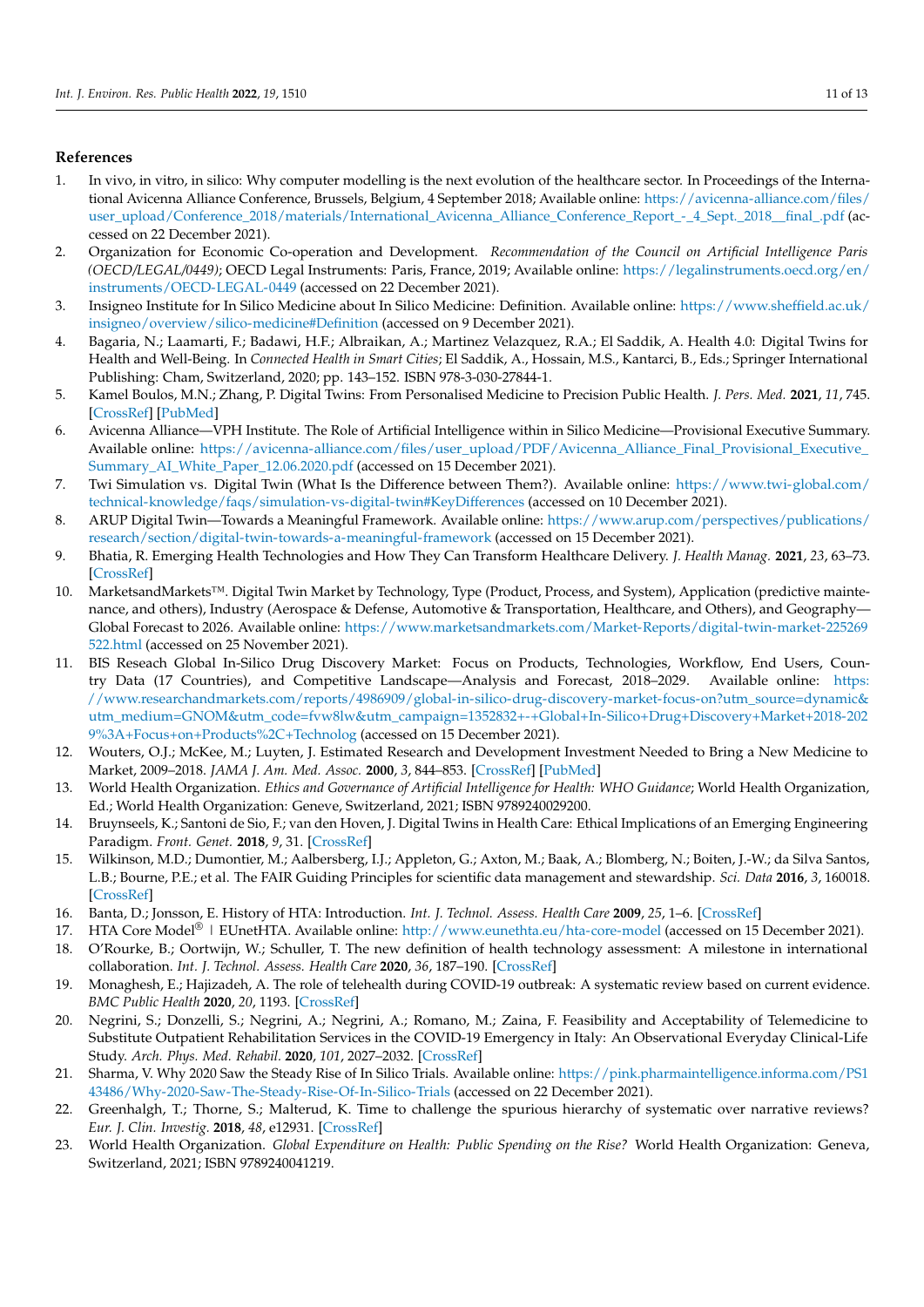- <span id="page-11-0"></span>24. Vozikis, A.; Cooper, D.N.; Mitropoulou, C.; Kambouris, M.E.; Brand, A.; Dolzan, V.; Fortina, P.; Innocenti, F.; Lee, M.T.M.; Leyens, L.; et al. Test Pricing and Reimbursement in Genomic Medicine: Towards a General Strategy. *Public Health Genomics* **2016**, *19*, 352–363. [\[CrossRef\]](http://doi.org/10.1159/000449152)
- <span id="page-11-1"></span>25. Godman, B.; Malmstrom, R.E.; Diogene, E.; Gray, A.; Jayathissa, S.; Timoney, A.; Acurcio, F.; Alkan, A.; Brzezinska, A.; Bucsics, A.; et al. Are new models needed to optimize the utilization of new medicines to sustain healthcare systems? *Expert Rev. Clin. Pharmacol.* **2015**, *8*, 77–94. [\[CrossRef\]](http://doi.org/10.1586/17512433.2015.990380)
- <span id="page-11-2"></span>26. Gunasekeran, D.V.; Tseng, R.M.W.W.; Tham, Y.-C.; Wong, T.Y. Applications of digital health for public health responses to COVID-19: A systematic scoping review of artificial intelligence, telehealth and related technologies. *NPJ Digit. Med.* **2021**, *4*, 40. [\[CrossRef\]](http://doi.org/10.1038/s41746-021-00412-9)
- <span id="page-11-3"></span>27. Mincarone, P.; Bodini, A.; Sabina, S.; Colella, R.; Tumolo, M.R.; Fawdry, M.; Fotiadis, D.I.; Leo, C.G. Simulated versus physical bench tests: The economic evaluation of the InSilc platform for designing, developing, and assessing vascular scaffolds. *Medicine* **2021**, *100*, e26198. [\[CrossRef\]](http://doi.org/10.1097/MD.0000000000026198)
- <span id="page-11-4"></span>28. Abdekhoda, M.; Ahmadi, M.; Dehnad, A.; Hosseini, A.F. Information technology acceptance in health information management. *Methods Inf. Med.* **2014**, *53*, 14–20. [\[CrossRef\]](http://doi.org/10.3414/ME13-01-0079)
- <span id="page-11-5"></span>29. Lorenzi, N.M.; Riley, R.T. *Managing Technological Change*; Springer: New York, NY, USA, 2004; ISBN 978-1-4419-3133-7.
- <span id="page-11-6"></span>30. Avicenna Alliance. In Silico Clinical Trials: How Computer Simulation will Transform the Biomedical Industry. Available online: [https://avicenna-alliance.com/files/user\\_upload/PDF/Avicenna\\_Roadmap.pdf](https://avicenna-alliance.com/files/user_upload/PDF/Avicenna_Roadmap.pdf) (accessed on 15 December 2021).
- <span id="page-11-7"></span>31. Vallo Hult, H.; Hansson, A.; Gellerstedt, M. Digitalization and Physician Learning: Individual Practice, Organizational Context, and Social Norm. *J. Contin. Educ. Health Prof.* **2020**, *40*, 220. [\[CrossRef\]](http://doi.org/10.1097/CEH.0000000000000303)
- <span id="page-11-8"></span>32. Casà, C.; Marotta, C.; Di Pumpo, M.; Cozzolino, A.; D'Aviero, A.; Frisicale, E.M.; Silenzi, A.; Gabbrielli, F.; Bertinato, L.; Brusaferro, S. COVID-19 and digital competencies among young physicians: Are we (really) ready for the new era? A national survey of the Italian Young Medical Doctors Association. *Ann. Ist. Super. Sanita* **2021**, *57*, 1. [\[CrossRef\]](http://doi.org/10.4415/ANN_21_01_01)
- <span id="page-11-9"></span>33. Lyles, C.R.; Wachter, R.M.; Sarkar, U. Focusing on Digital Health Equity. *JAMA* **2021**, *326*, 1795–1796. [\[CrossRef\]](http://doi.org/10.1001/jama.2021.18459)
- <span id="page-11-10"></span>34. Nouri, S.S.; Adler-Milstein, J.; Thao, C.; Acharya, P.; Barr-Walker, J.; Sarkar, U.; Lyles, C. Patient characteristics associated with objective measures of digital health tool use in the United States: A literature review. *J. Am. Med. Inform. Assoc.* **2020**, *27*, 834–841. [\[CrossRef\]](http://doi.org/10.1093/jamia/ocaa024)
- <span id="page-11-11"></span>35. Popa, E.O.; van Hilten, M.; Oosterkamp, E.; Bogaardt, M.-J. The use of digital twins in healthcare: Socio-ethical benefits and socio-ethical risks. *Life Sci. Soc. Policy* **2021**, *17*, 6. [\[CrossRef\]](http://doi.org/10.1186/s40504-021-00113-x)
- <span id="page-11-12"></span>36. Chauvin, J.; Rispel, L. Digital technology, population health, and health equity. *J. Public Health Policy* **2016**, *37*, 145–153. [\[CrossRef\]](http://doi.org/10.1057/s41271-016-0041-0)
- <span id="page-11-13"></span>37. Corio, M.; Paone, S.; Ferroni, E.; Meier, H.; Jefferson, T.; Cerbo, M. Systematic Review of the Methodological Instruments Used in Health Technology Assessment. Rome, Italy; 2011. Available online: [https://www.salute.gov.it/portale/temi/documenti/](https://www.salute.gov.it/portale/temi/documenti/dispositiviMedici/C_17_pagineAree_1202_listaFile_itemName_17_file.pdf) [dispositiviMedici/C\\_17\\_pagineAree\\_1202\\_listaFile\\_itemName\\_17\\_file.pdf](https://www.salute.gov.it/portale/temi/documenti/dispositiviMedici/C_17_pagineAree_1202_listaFile_itemName_17_file.pdf) (accessed on 15 December 2021).
- <span id="page-11-14"></span>38. Ritrovato, M.; Faggiano, F.C.; Tedesco, G.; Derrico, P. Decision-Oriented Health Technology Assessment: One Step Forward in Supporting the Decision-Making Process in Hospitals. *Value Health* **2015**, *18*, 505–511. [\[CrossRef\]](http://doi.org/10.1016/j.jval.2015.02.002)
- <span id="page-11-15"></span>39. von Hippel, E. *Democratizing Innovation*; Cambridge MIT Press: Cambridge, MA, USA, 2005; ISBN 9780262002745.
- <span id="page-11-16"></span>40. Brey, P.A.E. Anticipatory Ethics for Emerging Technologies. *Nanoethics* **2012**, *6*, 1–13. [\[CrossRef\]](http://doi.org/10.1007/s11569-012-0141-7)
- <span id="page-11-17"></span>41. Collingridge, D. *The Social Control of Technology*; St. Martin's Press: New York, NY USA, 1980.
- <span id="page-11-18"></span>42. Ouyang, D.; Albert, C.M. Leveraging Large Clinical Data Sets for Artificial Intelligence in Medicine. *JAMA Cardiol.* **2021**, *6*, 1296–1297. [\[CrossRef\]](http://doi.org/10.1001/jamacardio.2021.2878)
- <span id="page-11-19"></span>43. Carpeggiani, C.; Picano, E.; Brambilla, M.; Michelassi, C.; Knuuti, J.; Kauffman, P.; Underwood, S.R.; Neglia, D. Variability of radiation doses of cardiac diagnostic imaging tests: The RADIO-EVINCI study (RADIationdOse subproject of the EVINCI study). *BMC Cardiovasc. Disord.* **2017**, *17*, 63. [\[CrossRef\]](http://doi.org/10.1186/s12872-017-0474-9)
- <span id="page-11-20"></span>44. Trocin, C.; Mikalef, P.; Papamitsiou, Z.; Conboy, K. Responsible AI for Digital Health: A Synthesis and a Research Agenda. *Inf. Syst. Front.* **2021**, 1–19. [\[CrossRef\]](http://doi.org/10.1007/s10796-021-10146-4)
- <span id="page-11-21"></span>45. Amann, J.; Blasimme, A.; Vayena, E.; Frey, D.; Madai, V.I.; on behalf of the Precise4Q consortium. Explainability for artificial intelligence in healthcare: A multidisciplinary perspective. *BMC Med. Inform. Decis. Mak.* **2020**, *20*, 310. [\[CrossRef\]](http://doi.org/10.1186/s12911-020-01332-6)
- <span id="page-11-22"></span>46. Cohen, I.G.; Amarasingham, R.; Shah, A.; Xie, B.; Lo, B. The legal and ethical concerns that arise from using complex predictive analytics in health care. *Health Aff.* **2014**, *33*, 1139–1147. [\[CrossRef\]](http://doi.org/10.1377/hlthaff.2014.0048) [\[PubMed\]](http://www.ncbi.nlm.nih.gov/pubmed/25006139)
- <span id="page-11-23"></span>47. McCradden, M.D.; Joshi, S.; Anderson, J.A.; Mazwi, M.; Goldenberg, A.; Zlotnik Shaul, R. Patient safety and quality improvement: Ethical principles for a regulatory approach to bias in healthcare machine learning. *J. Am. Med. Informatics Assoc.* **2020**, *27*, 2024–2027. [\[CrossRef\]](http://doi.org/10.1093/jamia/ocaa085) [\[PubMed\]](http://www.ncbi.nlm.nih.gov/pubmed/32585698)
- <span id="page-11-24"></span>48. Davies, B. The right not to know and the obligation to know. *J. Med. Ethics* **2020**, *46*, 300–303. [\[CrossRef\]](http://doi.org/10.1136/medethics-2019-106009) [\[PubMed\]](http://www.ncbi.nlm.nih.gov/pubmed/32350031)
- <span id="page-11-25"></span>49. Nagy, M.; Sisk, B. How Will Artificial Intelligence Affect Patient-Clinician Relationships? *AMA J. Ethics* **2020**, *22*, E395–E400. [\[CrossRef\]](http://doi.org/10.1001/amajethics.2020.395)
- <span id="page-11-26"></span>50. Haute Autorité de Santé. *Good Practice Guidelines on Health Apps and Smart Devices (Mobile Health or mHealth)*; Haute Autorité de Santé: Paris, France, 2016; ISBN 978-2-11-151473-7.
- <span id="page-11-27"></span>51. OECD. *Enhancing Access to and Sharing of Data: Reconciling Risks and Benefits for Data Re-use across Societies*; OECD Publishing: Paris, France, 2019; ISBN 9789264317208.
- <span id="page-11-28"></span>52. Green, S.; Vogt, H. Personalizing Medicine: Disease Prevention in silico and in socio. *Hum. Mente-J. Philos. Stud.* **2016**, *30*, 105–145.